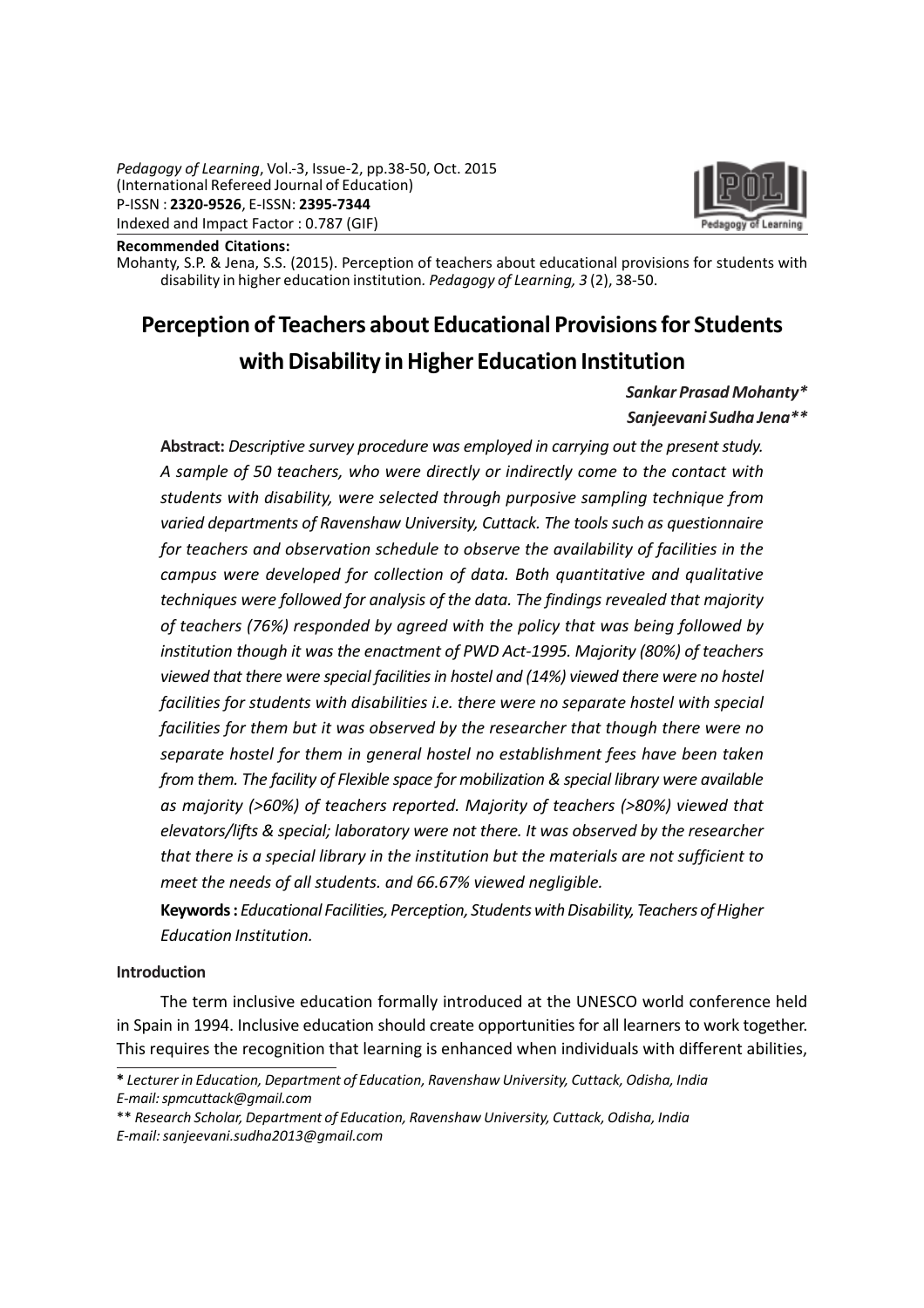skills and aspirations can work together in a joint enterprise (Aspis, 2000). Thus inclusive education is concerned with providing appropriate responses to the broad range of learning needs in formal and non formal education settings. It is an approach that looks into how to transform education system in order to response diverse needs of the students. The Persons with Disabilities (Equal Opportunities, Protection of Rights and full Participation) Act, 1995 has come into force since February 7, 1996. This law is an important landmark and is a significant step for ensuring equal opportunities for differently able student and their full participation in nation building. This act provides both preventive and promotional aspects of rehabilitation like education, employment and vocational training, job reservation, research and man power development, creation of barrier free environment, rehabilitation of persons with disability and special insurance scheme for differently able employees and establishing of homes for persons with severe disabilities. Higher education is a significant stage for development in educational as well as social efficiency. It also promotes skill for getting employment in job market and it helps for harmonious development of every student to live a prosperous life. It is clear that there has been considerable progress in universities to include students with disability with disabilities. So to meet diverse needs of the student in education particularly in higher education there is a need for proper accommodation of environment.

Inclusion is not an experiment to be tested but a value to be followed. All the students with disability and normal children have the right to education as they are the future citizens of the country. In the prevailing system of education in India resources are insufficient even to provide quality mainstream school for common children; it is unethical and impracticable to put children with special needs to test or to prove anything in a research study to live and learn in the mainstream of school and community (Das , Kuvini & Desai, 2013). Education is a powerful instrument of social change, and often initiates upward movement in the social structure. Thereby, it is very essential for helping all to bridge the gap between the different sections of society. The educational scene in the country has undergone major change over the years, resulting in better provision of education and better educational practices. In order for inclusion of differently able student to be successful, educational institution should accept diversity. All the participants in the field of education should believe in that. The participant should believe that the students with disability are able to successfully in the learning process (Alqaryouti, 2010). Also inclusive education policies should be consider the vast range of diverse and balancing the pedagogical strategies that can respond to the needs of each student in the regular education situations. Various studies have been conducted about attitudes and perception of teachers about availability of educational facilities for differently able students. The studies have been conducted in various dimensions of educational facilities and also the problem arises in inclusion of differently able student in mainstream education system.

From a study conducted by Arya (2012) founded that there was no provision for special education as an compulsory or optional paper in B.Ed. syllabus of different universities in teacher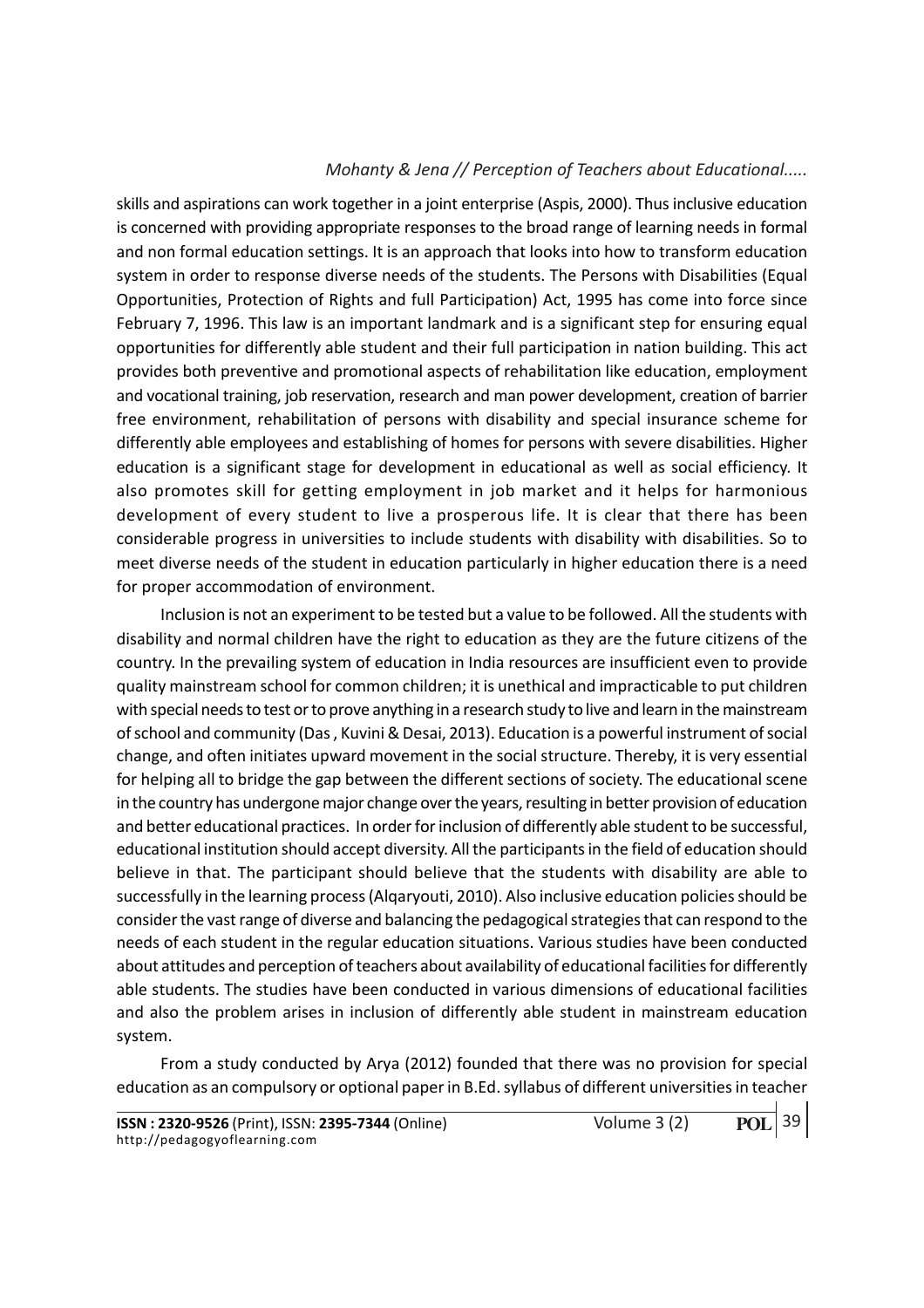training institution in Chhattisgarh. In D.Ed. course, the course mostly focused on only mental retardation while other types of disabilities are left. There was shortage of manpower who can deal with the problems of students with disability and the teaching techniques, aids, appliances and technology used by persons were also traditional and insufficient. In the same way study conducted by Holt & Mckey (2000) conducted the study with the objectives of factors affecting the learning of students with disability in post graduate level. It was found that most of the students (65%) stated that they were receiving supervision and one third of the respondent stated as their disability affected their relationship with their supervisor. Reed (2003) conducted a study with the objective of study the make –up of students in Canadian post secondary institutions and the barriers that exist in accessing higher education. The findings revealed that administrators viewed as students with visual impairment may not try to access higher education because they were unaware about the facilities available for them. The majority of administrators reported that there were disability counsellor, e-text/text on tape/CD, exam accommodations and adaptive technologies (Zoom text, JAWS, Dragon), tape recorders, laptops and study/exam rooms. It also found from the respondent view that students were not receive accessible material in a timely manner and they were not trained for using technologies. So they faced problem in accommodation with the environment.

A study conducted by Soni (2003) on Perception of parents, teachers and students about education of disabled children. It was found that special facilities for disabled students were not adequate. The parents, teachers and students were not aware about the provisions of facilities under Sarva Siksha Abhiyan (SSA) organisation of awareness programme for community to promote the education of disable students. Martin (2004) in a study found that there was a few significant differences between higher and lower inclusive schools. It was also revealed from the perceptions, beliefs and attitudes of principals that all staffs and administrators were provided training by coteaching model. Principals in highly inclusive schools supported inclusion through release time, financial support for training. Principals were instrumental in determining whether inclusion was implemented in their schools and the extent to which it is accomplished. Zwald (2008) conducted a study and found from the teachers view that lack of physical activity create additional barriers for academic success and proper social relationship. Physical education classes were not appropriate for accessing students with visual impairment. Physical education teachers were not prepared for accommodating those students and parents would not allow their child to participate in physical education class and asked administrators for exemption from the class. In a study carried out by Ekwelem (2013) it was found that the electronic resources i.e. taped books and online public access catalogue (OPAC) available in library have not been fully used. It was also found that the physical design of the library served only for those who were non physically challenged users and there was insufficient knowledge of the need of those who could not use the library. Most university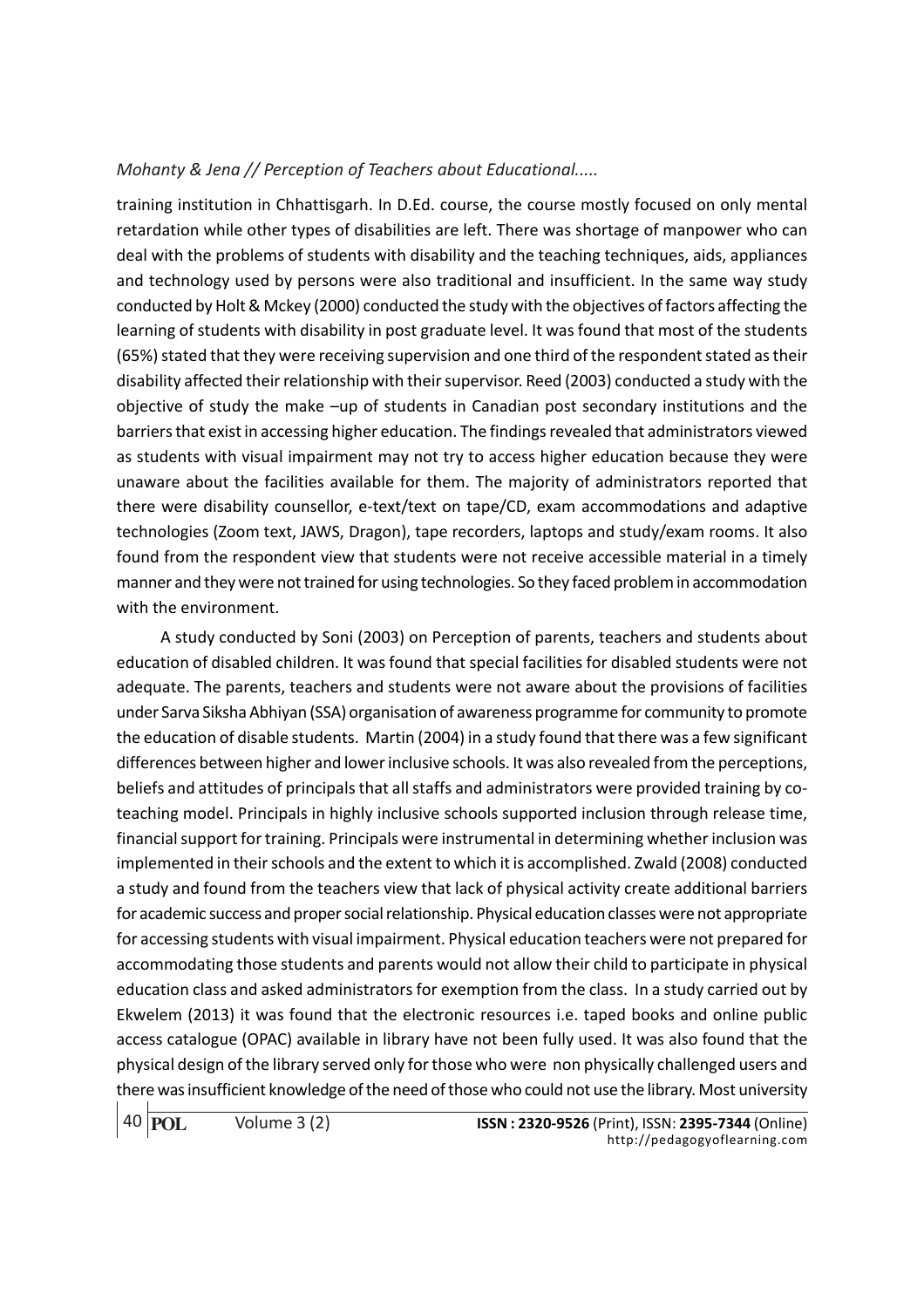libraries were still unaware about the need of disabled students. Study carried out by Safder, Akhter, Fatima & Mallick (2013) with the objective of to find out problems and difficulties faced by students with visually impairment in inclusion at higher education level. It was found that Students with visual impairment were encountering problems in orientation & mobility, transportation, academics, mode of examination and in use of information technology etc. It was revealed from the study that the teachers and principals have a positive attitude towards differently able student. The faculties had lack of knowledge about disability resources. Most university libraries were still unaware about the need of disabled students.

Teacher is the builder of a knowledgeable society as well as a pillar also. They can change the society if they want. So in a higher education institution the teachers should welcome and accommodate all types of student into their classroom in a friendly manner. It is a challenge for all teachers to make classroom accessible to all and provide conducive environment in classroom to facilitate learning of differently able student. Providing education to the students with disabilities is a great challenge for all (i.e. teachers, policy makers and parents).Higher education systems also have greater responsibilities for accommodate the facilities for students with disabilities in institutions. It is also very essential for the part of higher education to make the SWDs for their future living with a prosperous life with employability.

Therefore the following questions need to be answered:

- a) Are the higher education institutions well equipped for accessing differently able student?
- b) How the teachers of students with disability perceives about the facilities available for students in higher education institutions?
- c) Are there any barriers to accommodate students with disability in educational institution's building or grounds?

By reviewing the literatures for answering these questions the researchers had a keen interest to conduct this study. The studies revealed that there are many studies conducted about the attitudes of teachers, peers, administrators towards Students with disabilities and also educational facilities and legal policies available for them but less number of studies conducted in the areas of perceptions of stakeholders about educational facilities available for student with disabilities in higher education institutions. Despite plethora of studies and research being carried out in developed societies, the area of disability studies still remains quite grey and unexplored in India as well as Odisha. So the present study is an attempt to explore the educational provisions available for the students with disabilities, their perceptions , problems (if any) they come across and to propose suggestive measures (if required) for the administrators, policy makers , faculty members and others to view this segment of students empathically for their smooth learning. Researcher explored perceptions of teachers and their experiences with students with disability at higher education.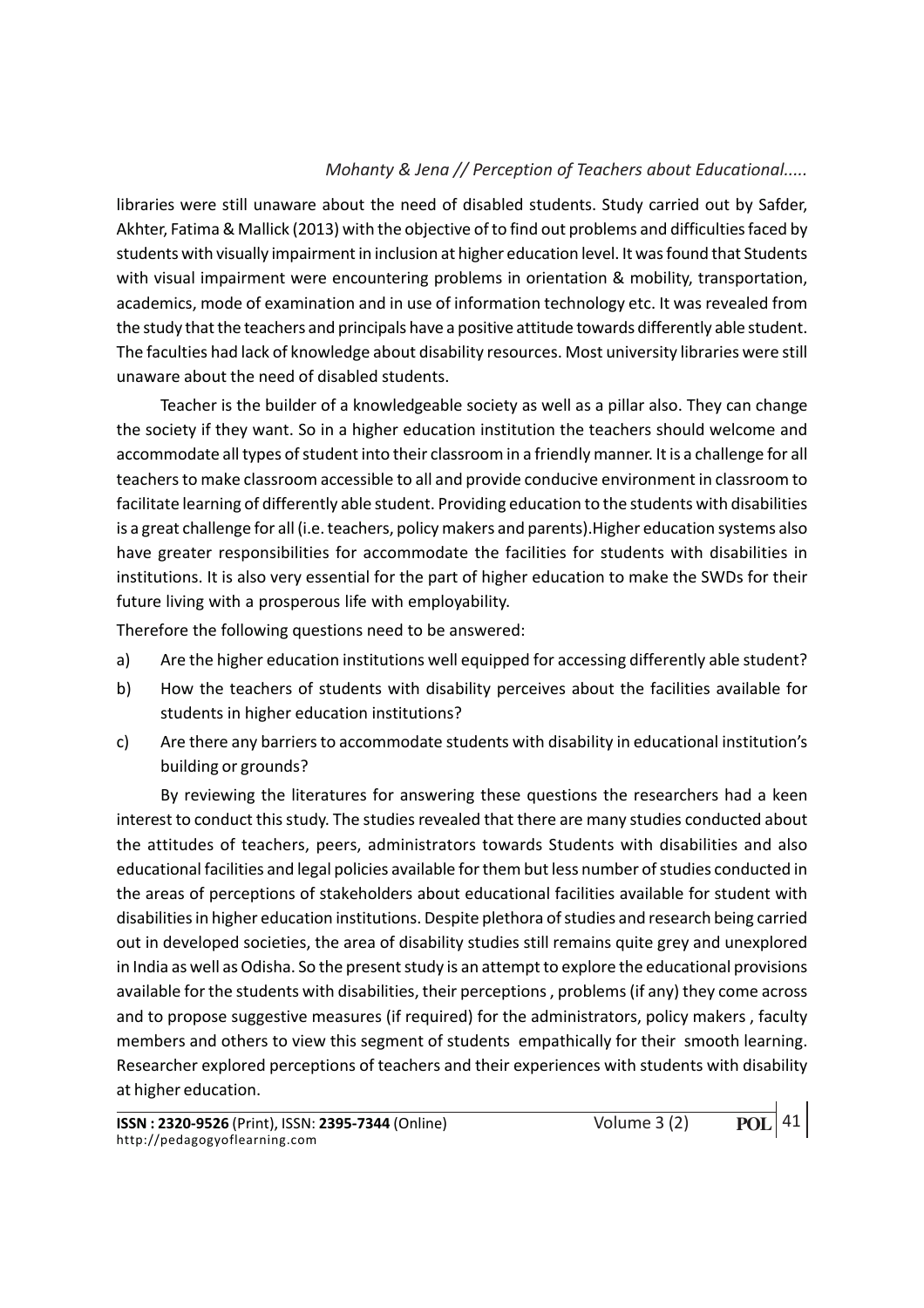## Objective of the Study

This study aimed at studying the perception of teachers about educational facilities available for students with disability in higher education institution. In addition to that the study also aimed at identifying the factors affecting on the way to provide educational facilities to the students with disability in higher education institution.

## Research Questions of the Study

Corresponding to the objectives of the study, the following research questions are posed as:

- 1. What do the teachers perceive about the educational facilities available for students with disability in higher education institution with regard to Enrolment Process, Environmental Accessibility, Curriculum and Teaching Learning Materials, Transactional Mode for Classroom Learning, Student Support Services, Examination Procedure and Placement Facilities?
- 2. What are obstacles on the way to provide educational facilities to the students with disabilities?

## Methodology of the Study

The present study comes under descriptive survey method. The population of the present study consists of the teachers in higher education institution dealing with students with disability in Cuttack city, Odisha. A sample of 50 teachers who teach students with disability was selected from Ravenshaw University, Cuttack, Odisha. Purposive sampling method was adopted in order to select the teachers teaching the students with disability.

A questionnaire for teachers was developed by the researchers and was used to study the perception about the educational facilities available for students with disability. The data pertaining to perception about the educational facilities available for them and also whether they utilizes those available facilities i.e. Enrolment Process, Environmental Accessibility, Curriculum and TLM, Transactional Mode for Classroom Learning, Students Support Services, Examination Procedure, Placement facilities. The researchers conducted the interview with the participants individually in their respective departments when the class was over with prior permission. An observation schedule, prepared by the researchers, was used to collect data pertaining to environmental accessibility (in the campus), classroom accessibility (in the classroom) and teaching learning material (in the library) etc.

Data collected from students with disability were analyzed by using both quantitative (percentage analysis) and qualitative (thick description) techniques.

## The Results

## Enrolment Process

The data pertaining to students' enrolment process were collected from teachers of Ravenshaw University, teaching students with disabilities with the help of questionnaire and data were analyzed and presented below in tabular form supplemented by description in detail.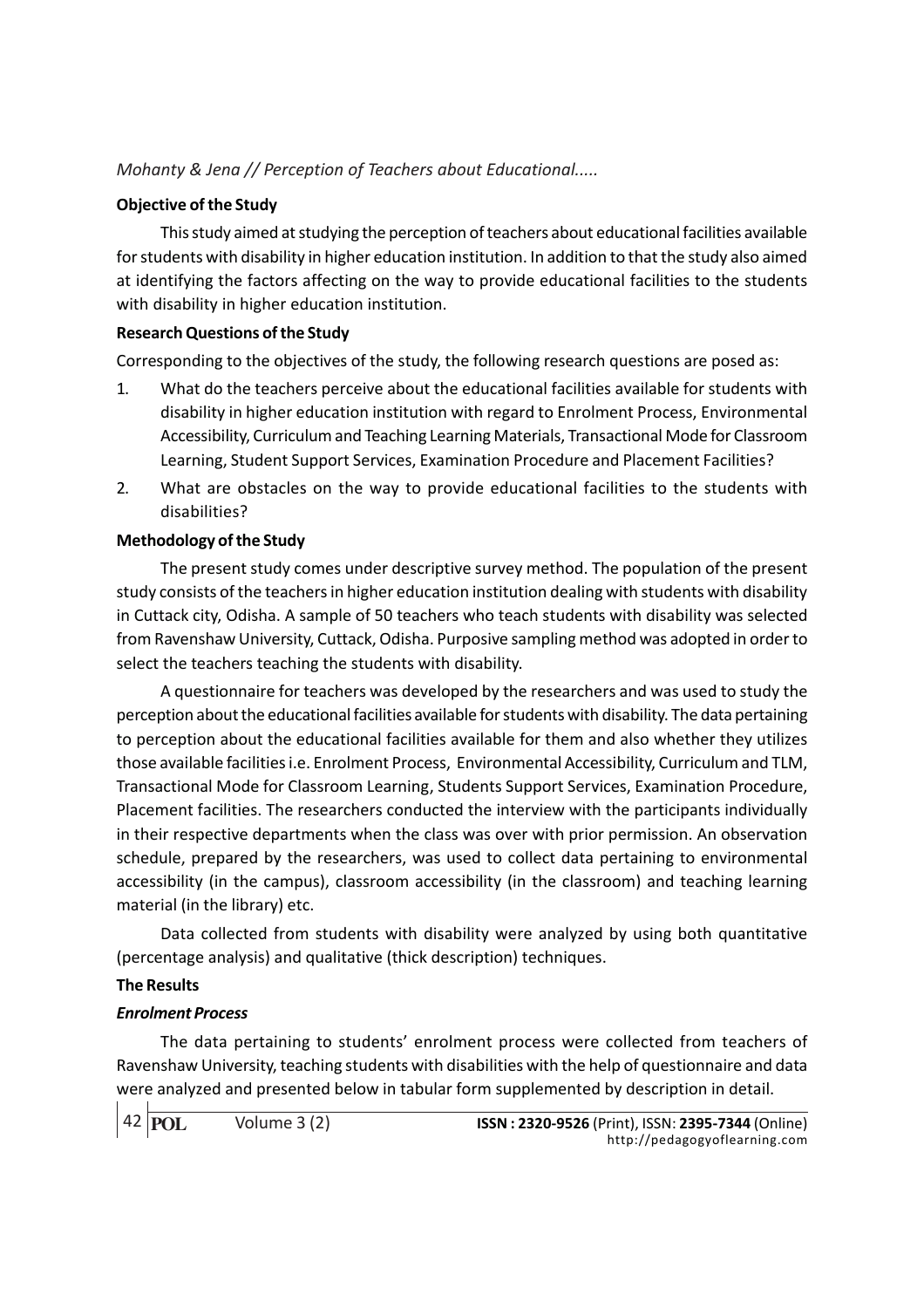| Table-1: Percentage analysis of responses on Students' Enrolment Process (% in parentheses) |          |
|---------------------------------------------------------------------------------------------|----------|
|                                                                                             | $(N=50)$ |

| Sl. No.       | <b>Dimensions</b>                             | % of responses |           |        | Responses on 3% reservation policy<br>followed by institution |                 |
|---------------|-----------------------------------------------|----------------|-----------|--------|---------------------------------------------------------------|-----------------|
|               |                                               | Yes            | <b>No</b> | Agree  | Don't Know                                                    | <b>Disagree</b> |
|               | Provision of<br><b>Reservation facilities</b> | 50(100)        | 0(0)      | 38(76) | 8(16)                                                         | 4(8)            |
| $\mathcal{P}$ | Fill up of seats by<br>disabled students      | 37(74)         | 13(26)    |        |                                                               |                 |
| 3             | Facilities in<br>admission fees               | 34(68)         | 16(32)    |        |                                                               |                 |

It was observed from the above table-1 that almost all the teachers agreed to the concept of provision of reservation facilities to students with disability in higher education institution. All most all teachers (100%) viewed there were provisions of reservation facilities and no teachers viewed there were not provisions of reservation facilities. Majority of teachers (76%) responded by agreed with the policy that was being followed by institution though it was the enactment of PWD Act-1995. Among the respondents majority (74%) of teachers viewed the reservation seats were fill up properly by disabled students where as less number (26%) of teachers sighted the seats are not filled properly by disabled students. With regarding the admission facilities majority (68%) of teachers out of 50 were responded that students with disabilities given free from admission fees only seminar fees was taken from them and some (32%) of teachers responded that the institution have not being provided the facilities in relation to admission fees.

## Environment Accessibility

The perception of teachers about environment accessibility was collected with the help of questionnaire as presented below:

| Don't know<br><b>Yes</b><br><b>No</b><br>25(50)<br>12(24)<br>13(26)<br>1<br>Ramps<br><b>Special Hostel Facilities</b><br>40 (80)<br>7(14)<br>$\overline{2}$<br>3(6)<br>Flexible space for mobilization<br>31(62)<br>11(22)<br>8(16)<br>3<br><b>Medical facilities</b><br>27(54)<br>10(20)<br>13(26)<br>4<br>Special sanitation facilities<br>23(46)<br>20(40)<br>5<br>7(14)<br>40(80)<br>10(20)<br>6<br>0(0)<br>Elevator/Lift<br>Special library<br>43(86)<br>3(6)<br>4(8)<br>7 | SI.No. | <b>Dimensions</b> | Number and % of responses (% in parentheses) |  |  |  |  |  |
|---------------------------------------------------------------------------------------------------------------------------------------------------------------------------------------------------------------------------------------------------------------------------------------------------------------------------------------------------------------------------------------------------------------------------------------------------------------------------------|--------|-------------------|----------------------------------------------|--|--|--|--|--|
|                                                                                                                                                                                                                                                                                                                                                                                                                                                                                 |        |                   |                                              |  |  |  |  |  |
|                                                                                                                                                                                                                                                                                                                                                                                                                                                                                 |        |                   |                                              |  |  |  |  |  |
|                                                                                                                                                                                                                                                                                                                                                                                                                                                                                 |        |                   |                                              |  |  |  |  |  |
|                                                                                                                                                                                                                                                                                                                                                                                                                                                                                 |        |                   |                                              |  |  |  |  |  |
|                                                                                                                                                                                                                                                                                                                                                                                                                                                                                 |        |                   |                                              |  |  |  |  |  |
|                                                                                                                                                                                                                                                                                                                                                                                                                                                                                 |        |                   |                                              |  |  |  |  |  |
|                                                                                                                                                                                                                                                                                                                                                                                                                                                                                 |        |                   |                                              |  |  |  |  |  |
|                                                                                                                                                                                                                                                                                                                                                                                                                                                                                 |        |                   |                                              |  |  |  |  |  |
| Special laboratory<br>8<br>0(0)<br>45(90)<br>5(10)                                                                                                                                                                                                                                                                                                                                                                                                                              |        |                   |                                              |  |  |  |  |  |
| 27(54)<br>10(20)<br>13(26)<br>9<br>Special TLM corner                                                                                                                                                                                                                                                                                                                                                                                                                           |        |                   |                                              |  |  |  |  |  |

Table- 2: Percentage analysis of responses on environment accessibility (N=50)

**ISSN : 2320-9526** (Print), ISSN: 2395-7344 (Online) Volume 3 (2) http://pedagogyoflearning.com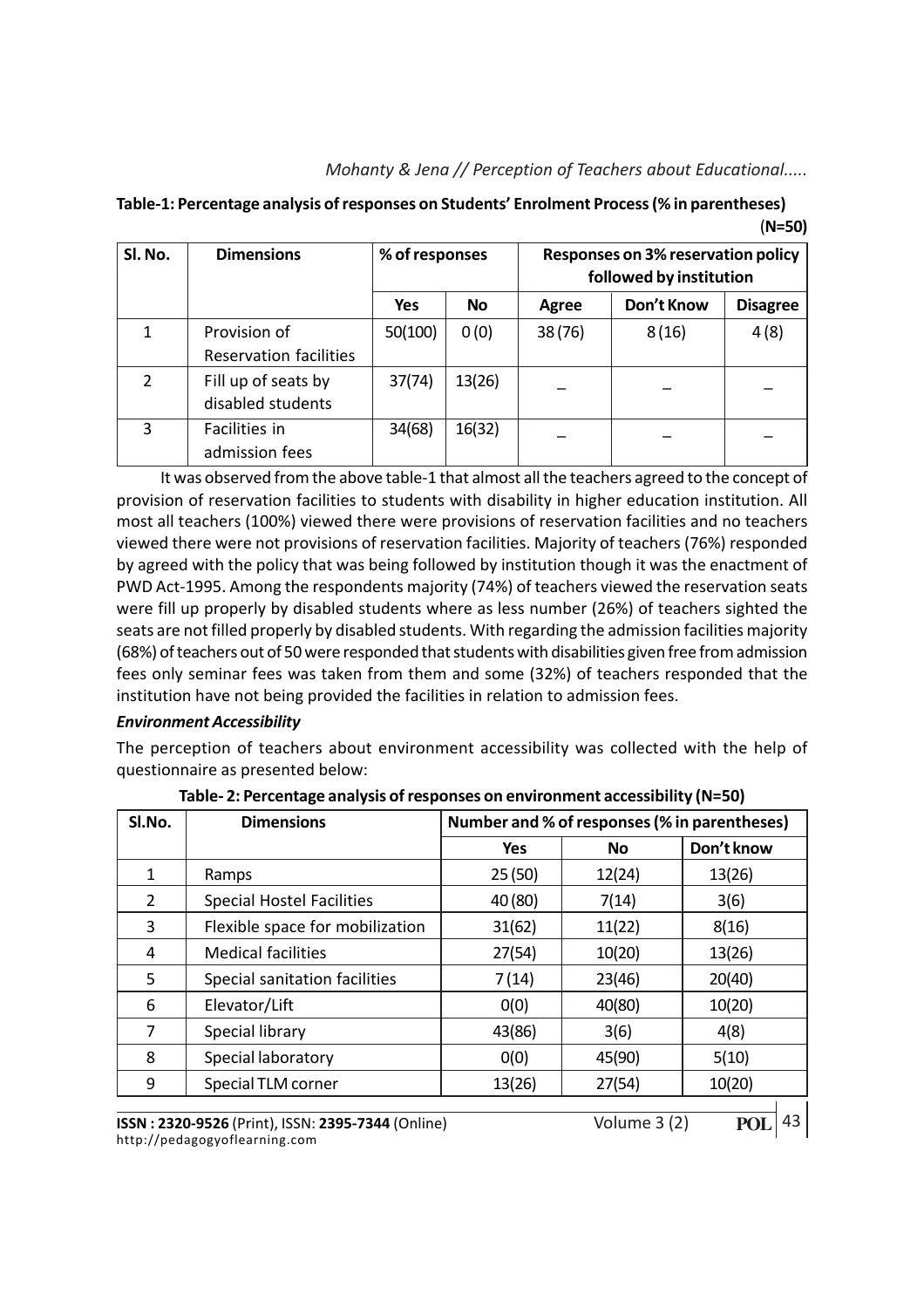Table-2 reveals that half of the teachers (50%) reported about availability of ramps in University campus but 24% of the teachers responded about the non-availability of sufficient ramps for physically challenged students. Majority (80%) of teachers viewed that there were special facilities in hostel and (14%) viewed there were no hostel facilities for students with disabilities i.e. there were no separate hostel with special facilities for them but it was observed by the researcher that though there were no separate hostel for them in general hostel no establishment fees have been taken from them. The facility of Flexible space for mobilization & special library were available as majority (>60%) of teachers reported. Majority of teachers (>80%) viewed that elevators/lifts & special; laboratory were not there. There were very small number (26 %) of respondent viewed about availability of Special TLM corner and majority of teacher revealed non availability of those facilities. It was observed by the researcher that there is a special library in the institution but the materials are not sufficient to meet the needs of all students.

## Organisation of Curricular Activities and Teaching Learning Materials

The perceptions of teachers about organisation of curricular activities and availability of TLMs were analyzed and presented in the following table:

| SI.No. | <b>Sub-Dimensions</b> | <b>Yes</b> | <b>No</b> | If Yes, % of responses in their participation<br>(% in parentheses) |                  |                   |  |  |
|--------|-----------------------|------------|-----------|---------------------------------------------------------------------|------------------|-------------------|--|--|
|        |                       |            |           | <b>Frequently</b>                                                   | <b>Sometimes</b> | <b>Negligible</b> |  |  |
| 1      | Sports & Games        | 30(60)     | 20(40)    | 0(0)                                                                | 4(13.33)         | 26 (86.67)        |  |  |
| 2      | Dance                 | 12(24)     | 38(76)    | 0(0)                                                                | 4(33.33)         | 8(66.67)          |  |  |
| 3      | Annual function       | 36(72)     | 14(28)    | 5(13.89)                                                            | 16(44.44)        | 15(41.67)         |  |  |
| 4      | Debate                | 46(92)     | 4(8)      | 35(76.09)                                                           | 11(23.91)        | O(0)              |  |  |
| 5      | Song competition      | 50(100)    | O(0)      | 35(70)                                                              | 15(30)           |                   |  |  |

Table-3: Percentage analysis of responses on Organisation of Curricular Activities (N=50)

It was observed from the table-3 that majority of teachers (60%) viewed institution provide the opportunity for participating in sports/games but that was negligible as perceived by majority (86.67%) of teachers out yes category. Majority (76%) of the respondents viewed that there were no provisions for dance for such students; out of the teachers having positive disposition very less (33.33%) responded sometimes it was provided and 66.67% viewed negligible. Majority of teachers (>70%) viewed annual function, debate and song competitions were organised for SWD.

**POL**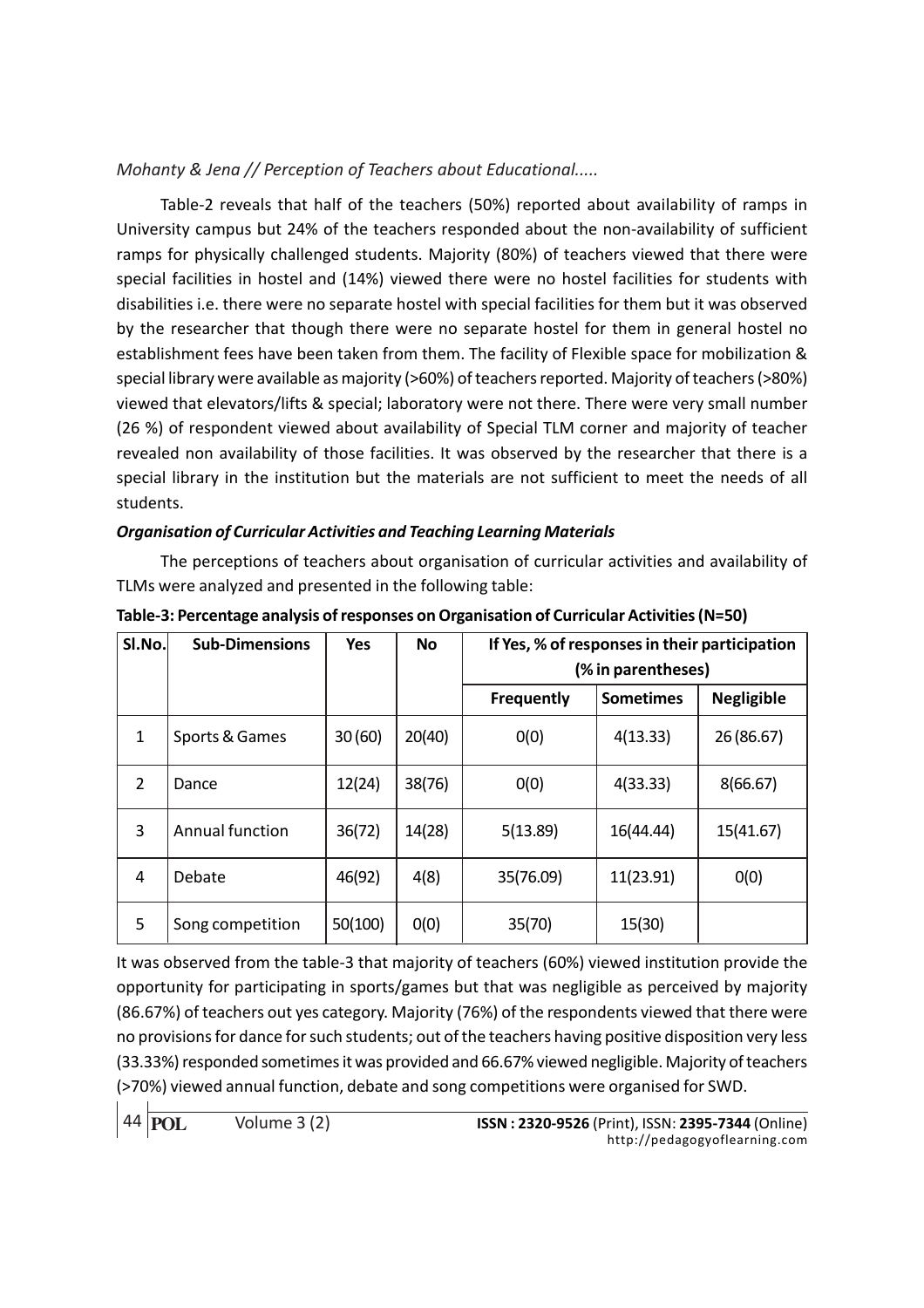| S. No          | <b>TLMs</b>            | <b>Yes</b> | <b>No</b> | Don'tKnow | If Yes, % of responses (% in parentheses) |              |                   |
|----------------|------------------------|------------|-----------|-----------|-------------------------------------------|--------------|-------------------|
|                |                        |            |           |           | Adequately                                | Inadequately | <b>Negligible</b> |
|                |                        |            |           |           | available                                 | available    |                   |
| $\mathbf{1}$   | Tape recorder          | 0(0)       | 37(74)    | 13(26)    |                                           |              |                   |
| $\overline{2}$ | <b>Braille printer</b> | 40(80)     | 4(8)      | 6(12)     | O(0)                                      | 15(25)       | 25(75)            |
| 3              | Braille slate          | 25(50)     | 16(32)    | 9(18)     | 19(76)                                    | 6(24)        | 0(0)              |
| 4              | Audiocassette          | 0(0)       | 26(52)    | 24(48)    |                                           |              |                   |
| 5              | JAWS & Kurzweil        | 45 (90)    | 2(4)      | 3(6)      | 10(22.23)                                 | 35 (77.78)   | 0(0)              |
| 6              | Scanner                | 42(84)     | 3(6)      | 5(10)     | O(0)                                      | 24(57.14)    | 24(57.14)         |
| $\overline{7}$ | Computer               | 50(100)    | 0(0)      | O(0)      | 38(76)                                    | 12(24)       | O(0)              |
| 8              | Head phone             | 30(60)     | 8(16)     | 12(24)    | 6(20)                                     | 24(80)       | O(0)              |

Mohanty & Jena // Perception of Teachers about Educational.....

Table-4: Percentage analysis of responses on availability of TLMs (N=50)

Table-4 shows all 74% of teachers viewed as non-availability of tape recorders in the institution and 26% were not aware of this. Braille printer was available in the institution said by majority (80%) of teachers but out of them some says there were available but the number was not adequate and some of them also said very negligible number of Braille printer were available and some of the teachers (20%) out of 50 viewed they were unknown about that facilities. Pertaining to Braille slate it was revealed that the half (50%) of the viewer viewed there were availability of Braille slate but that were not provided by the institution and some of the teachers viewed about non availability of such facilities where as others viewed that they were unknown about such facilities. no teachers viewed about availability of audio cassettes in the institution. Some (52%) of the teachers viewed the facilities was not there where as other (48%) of the teachers said they were unaware about such facilities. Majority (>=84%) teachers revealed JAWs software, Kurzweil and scanner were available in the institution but majority out of them (77.78%) viewed such facilities were not available sufficiently. The number of scanner was very less to meet the differently-able students need as observed by the researcher. All respondents respond computers were available in the institution but out of all 76% stated by adequate availability and it was also observed that the computers were available in the special library with JAWS software. In the view about availability of headphones it was revealed that majority (60%) of teachers responded head phones were available in the institution.

## Students' Support Services

The perception of teachers about students' support services was collected with the help of questionnaire as presented below: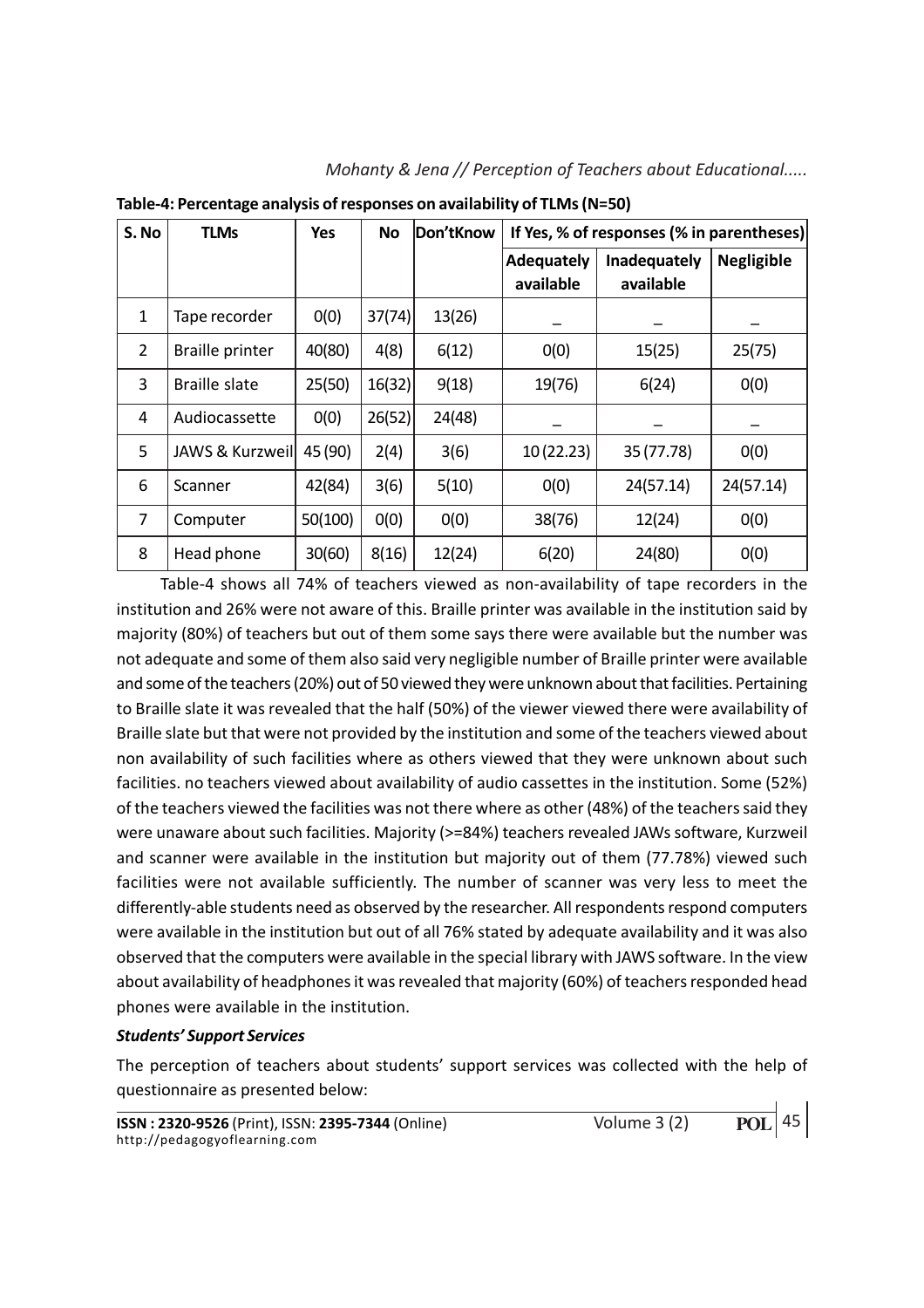| 10010-3. Tereentage analysis of responses on staachts-sapport services<br>111-JU |                            |        |         |                              |            |                   |  |
|----------------------------------------------------------------------------------|----------------------------|--------|---------|------------------------------|------------|-------------------|--|
| SI. No.                                                                          | <b>Support services</b>    | Yes    | No      | Responses (% in parentheses) |            |                   |  |
|                                                                                  |                            |        |         | Adequate                     | Inadequate | <b>Negligible</b> |  |
| 1                                                                                | Sign language interpreter  | 0(0)   | 50(100) |                              |            |                   |  |
| 2                                                                                | <b>Braille materials</b>   | 14(28) | 36(72)  | 2(14.29)                     | 5(35.71)   | 7(50)             |  |
| 3                                                                                | Book in alternativeformat  | 18(36) | 32(64)  | 4(19.05)                     | 12(51.14)  | 5(23.81)          |  |
| 4                                                                                | Financial Supportservices/ | 15(30) | 35(70)  | 0(0)                         | 6(40)      | 9(60)             |  |
|                                                                                  | scholarships               |        |         |                              |            |                   |  |

Table-5: Percentage analysis of responses on Students' Support Services (N=50)

The above table reveals that that majority (>60%) of teachers viewed that Braille material and books were not available. The financial support i.e. scholarships provided to students as viewed by only 30% of the teachers but that were not provided adequately. Majority (70%) of teachers perceive university does not provide any scholarship but they get it from various schemes of the Govt.

## Examination Procedure

The data pertaining to examination procedure have been collected from the teachers at the institution which were analyzed and presented in the following table:

| Table-6 : Percentage analysis of responses on Examination procedure (N=50) (% in Parentheses) |  |
|-----------------------------------------------------------------------------------------------|--|
|-----------------------------------------------------------------------------------------------|--|

|   | SI. No. Sub-Dimensions                           | Yes     | <b>No</b> | Don't Know |
|---|--------------------------------------------------|---------|-----------|------------|
|   | Extended time                                    | 39(78)  | 0(0)      | 11(22)     |
|   | Extra room                                       | 40(80)  | 2(4)      | 8(16)      |
| 3 | Provision of writer for students with disability | 50(100) | 0(0)      | 0(0)       |
|   | Provision of writers' fees                       | 50(100) | 0(0)      | 0(0)       |

The table-6 shows that large number (78%) of teachers out of 50 teachers viewed extended time was given to the students with visually impaired in the institution but not to other disabled student. As perceived by majority (80%) of teachers the differently-able students were given extra room for their examination and 16% of the teachers viewed they were unknown about availability of such facilities. The visually impaired students were allowed to take writer to their exam8ination for which institution provide fees to them.

## Counselling and Placement Facilities

The perceptions of teachers about counselling and placement facilities are presented in following table :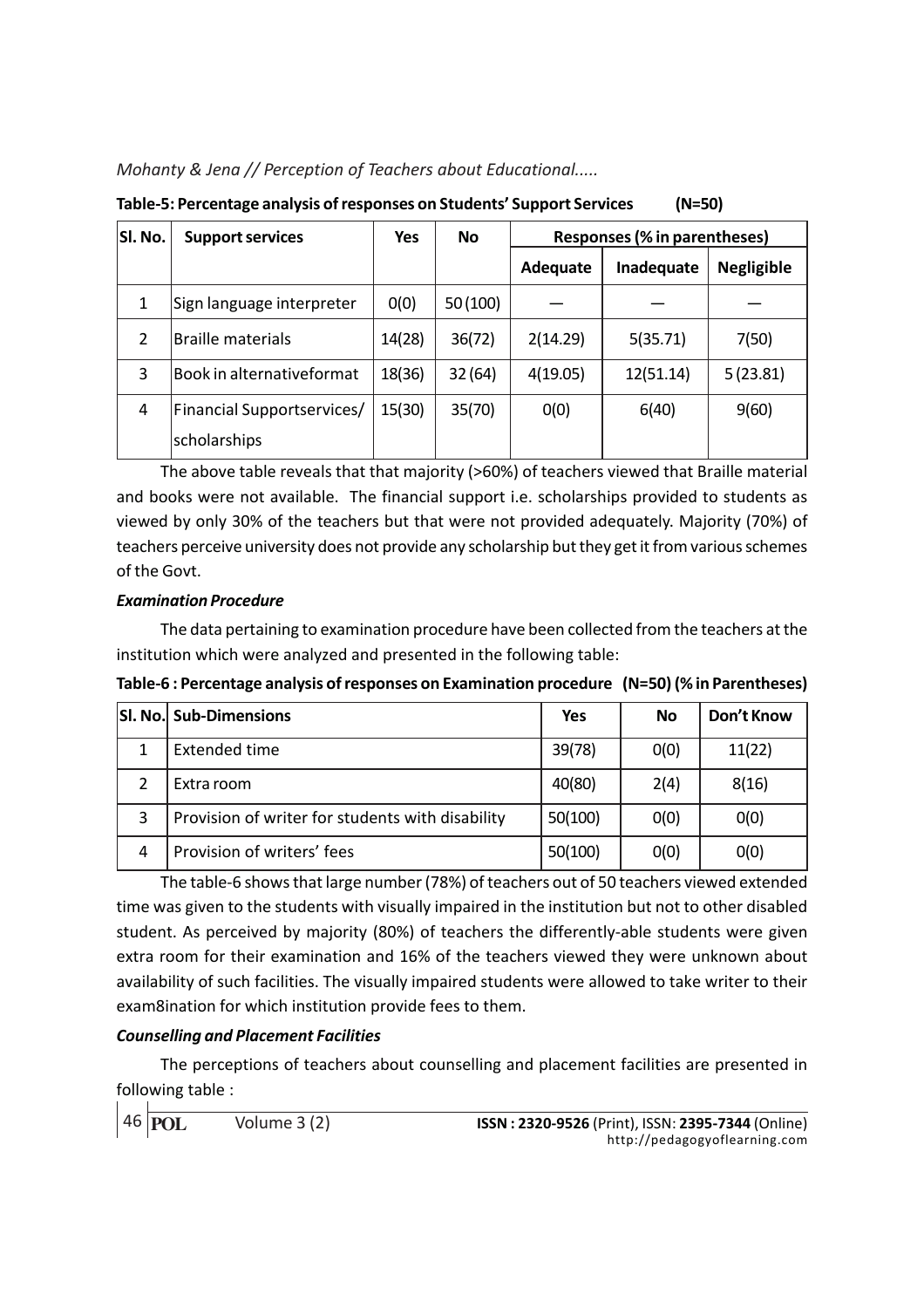Mohanty & Jena // Perception of Teachers about Educational.....

| SI. No. | <b>Sub-Dimensions</b>                        | Yes    | <b>No</b> | If yes            |           |                   |
|---------|----------------------------------------------|--------|-----------|-------------------|-----------|-------------------|
|         |                                              |        |           | <b>Frequently</b> | Sometimes | <b>Negligible</b> |
|         | Counselling programmes                       | 6(12)  | 44(88)    | 0(0)              | 0(0)      | 6(100)            |
| 2       | Vocational training for<br>employment        | 0(0)   | 50(100)   |                   |           |                   |
| 3       | <b>Placement facilities</b><br>ininstitution | 36(72) | 14(28)    |                   |           |                   |

Table-7 : Percentage analysis of responses on Students' Counselling and Placement Facilities (N=50)

The above table-7 reveals that majority (88%) of teachers viewed no counselling programme have been conducted specially for differently-able students whereas only 12% teachers said there were conducted such programme in the university. All most all the teachers viewed no vocational training have been provided to the differently-able students for their employment. 72% teachers said that facilities were there but 28% teachers viewed non availability of such facilities in the institution.

## Findings

Through the process of data collection the researcher has been collected data from the teacher that are presented as following.

- a) All most all teachers (100%) viewed there were provisions of reservation facilities and no teachers viewed there were not provisions of reservation facilities.
- b) Majority of teachers (76%) responded by agreed with the policy that was being followed by institution though it was the enactment of PWD Act-1995.
- c) With regarding the admission facilities majority (68%) of teachers out of 50 were responded that students with disabilities given free from admission fees only seminar fees was taken from them and some (32%) of teachers responded that the institution have not being provided the facilities in relation to admission fees.
- d) Majority (80%) of teachers viewed that there were special facilities in hostel and (14%) viewed there were no hostel facilities for students with disabilities i.e. there were no separate hostel with special facilities for them but it was observed by the researcher that though there were no separate hostel for them in general hostel no establishment fees have been taken from them.
- e) The facility of Flexible space for mobilization & special library were available as majority (>60%) of teachers reported.
- f) Majority of teachers (>80%) viewed that elevators/lifts & special; laboratory were not there. There were very small number (26 %) of respondent viewed about availability of Special TLM corner and majority of teacher revealed non availability of those facilities. It was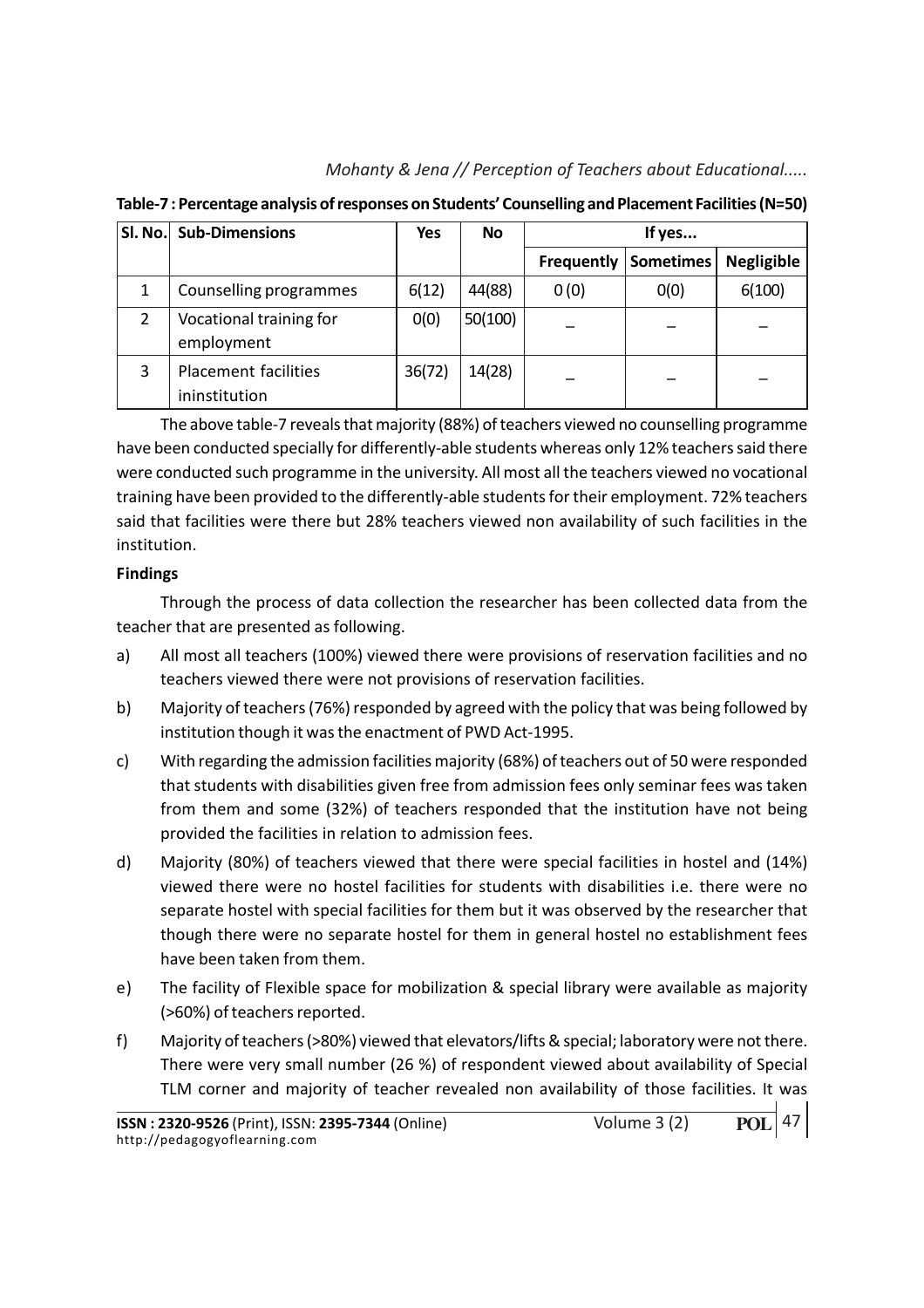observed by the researcher that there is a special library in the institution but the materials are not sufficient to meet the needs of all students.

- g) Majority (76%) of the respondents viewed that there were no provisions for dance for such students; out of the teachers having positive disposition very less (33.33%) responded sometimes it was provided and 66.67% viewed negligible. Majority of teachers (>70%) viewed annual function, debate and song competitions were organised for SWD.
- h) Braille printer was available in the institution said by majority (80%) of teachers but out of them some says there were available but the number was not adequate and some of them also said very negligible number of Braille printer were available.
- i) Majority (>=84%) teachers revealed JAWs software, Kurzweil and scanner were available in the institution but majority out of them (77.78%) viewed such facilities were not available sufficiently.
- j) All respondents respond computers were available in the institution but out of all 76% stated by adequate availability and it was also observed that the computers were available in the special library with JAWS software. In the view about availability of headphones it was revealed that majority (60%) of teachers responded head phones were available in the institution.
- k) The financial support i.e. scholarships provided to students as viewed by only 30% of the teachers but that were not provided adequately. Majority (70%) of teachers perceive university does not provide any scholarship but they get it from various schemes of the Govt.
- l) Large number (78%) of teachers out of 50 viewed extended time was given to the students with visually impaired in the institution but not to other disabled student and students were given extra room for their examination and 16% of the teachers viewed they were not aware of such facilities. The visually impaired students were allowed to take writer to their examination for which institution provides fees to the writers.
- m) All most all the teachers viewed no vocational training was provided to the SWD for their employment.

## Conclusions and Implications

The main purpose of the study was to study the perception of teachers of students with disability about availability of facilities and the problem the students face in accessing in higher education institution. With this objective the research questions were what do the teachers of students with disability perceive about educational facilities available in institution for students with disability and what the problems the students face in accommodating to institution. It was found that the students are admitted without any fees in case of blind students who use Braille for studies, hearing impaired students and dumb students; and orthopedically handicapped students with disability of more than 75% as per the Govt. Of Odisha order issued in 2009. The departments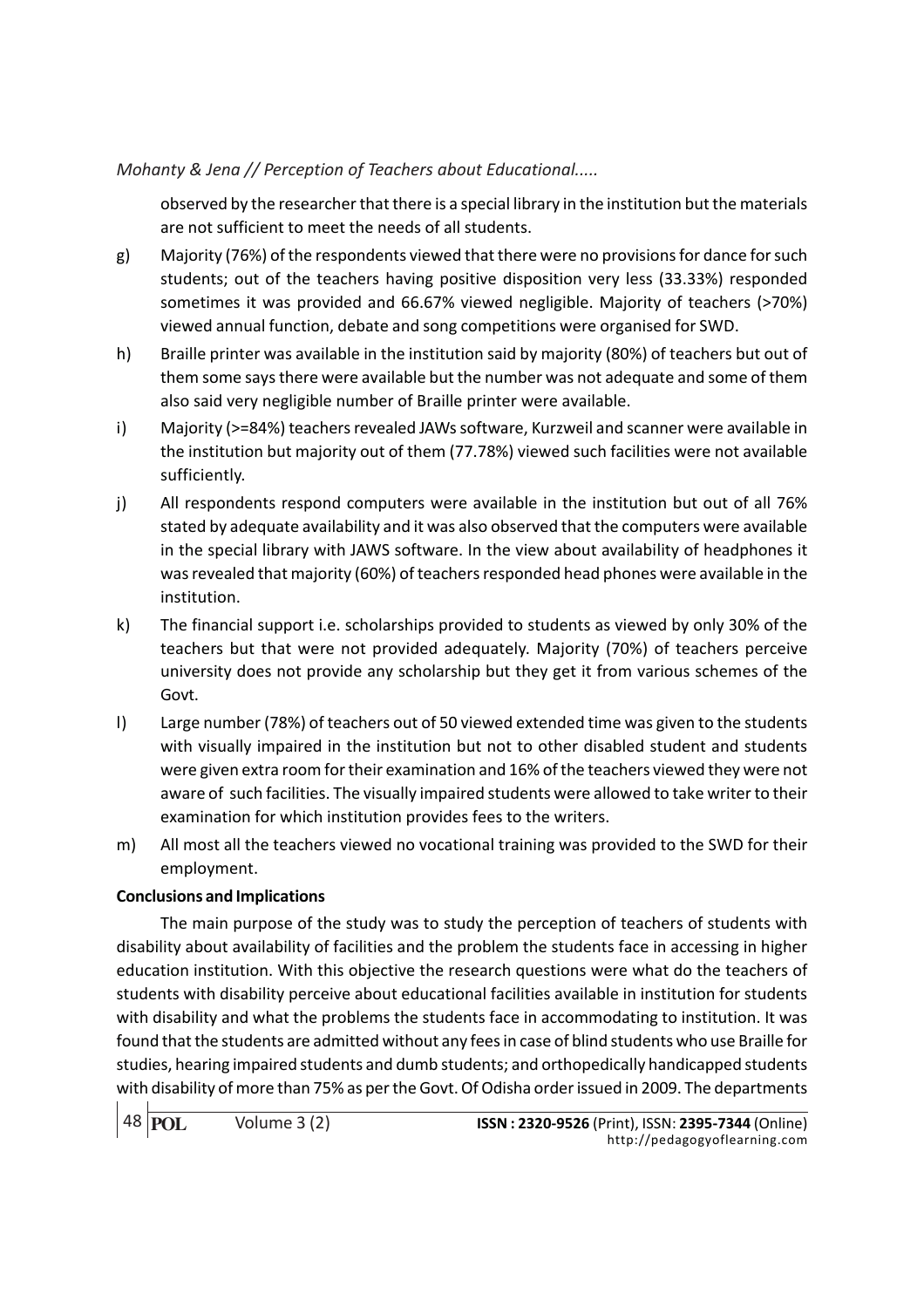having students with disability must be equipped with special teaching learning material so that the departments can successfully facilitate each student's need. The special trained teacher should be appointed or the existing teachers should be provided training and refresher course for dealing with diverse students. The findings of the have similarity with the findings in the studies conducted by Holt (2000); Reed (2003); Soni (2003) in which it is concluded that academic achievement of SWDs got hampered due to lack of accessibility, awareness, and learning and financial resources in the educational institutions. Hence, suitable infrastructural facilities should be made available for education of disabled students. Universal Design for Learning (UDL) in education as described by Center for Applied Special Technology (CAST) (in Massachusetts, US) is to provide (1) Multiple means of representation (the 'what' of learning), (2) Multiple means of action and expression (the 'how' of learning), and (3) Multiple means of engagement (the 'why' of learning) should be followed in all the higher education institutions having students with disability. More number of curricular activities should be organised for them so that they never feel inferior from other. The administrative authorities of institution as well as of higher education should take steps for making the institution disability-hub successful institution. It seems that differently abled students are not aware of the reservation policy. So they should be made aware of availability of facilities for them. SWD should be provided training to acquire computer skill so that they can operate their own system and activate any software i.e. JAWs, Dutch berry etc. The institution should organize different counselling programme and should provided vocational training to them for increasing their chance in job market.

## References

- Alqaryouti,I.A. (2010). Inclusion the disabled students in higher education in Oman; International Journal for Cross-Disciplinary Subjects in Education (IJCDSE),1(4), pp-216-222.
- Arya, R.K. (2012). Education of children with special needs: a critical analysis with special reference in Chhattisgarh state of India. European Academic Research, 1(6), Pp.831-854.
- Aspis, S. (2000). Researching our history: Who is in charge? In Brigham, L., Atkinson, D., Jackson, M., Rolph, S. and Walmsley, J. (Eds.) Crossing boundaries: change and continuity in the history of learning disability. Kidderminster: Bild Publications.
- CAST(—). CAST's universal design for learning guidelines. Followed from http://www.udlcenter.org/ sites/udlcenter.org/files/guidelines.pdf.
- Das, A.K. , Kuvini, A. B. & Desai. I.P.(2013). Inclusive education in India: are the teachers prepared? International Journal of Special Education, 28 (1), pp.27-36. Retrieved from http:// files.eric.ed.gov/fulltext/EJ1013694.pdf.
- Ekwelem, V. O. (2013). Library services to disabled students in the digital era: challenges for outcome assessment. Library Philosophy and Practice (e-journal). Paper 970. http:// digitalcommons.unl.edu/libphilprac/970.
- GoI (1996). The persons with disabilities (equal opportunities, protection of rights and full participation) act, 1995. New Delhi: Ministry of Law, Justice and Company Affairs, GoI.